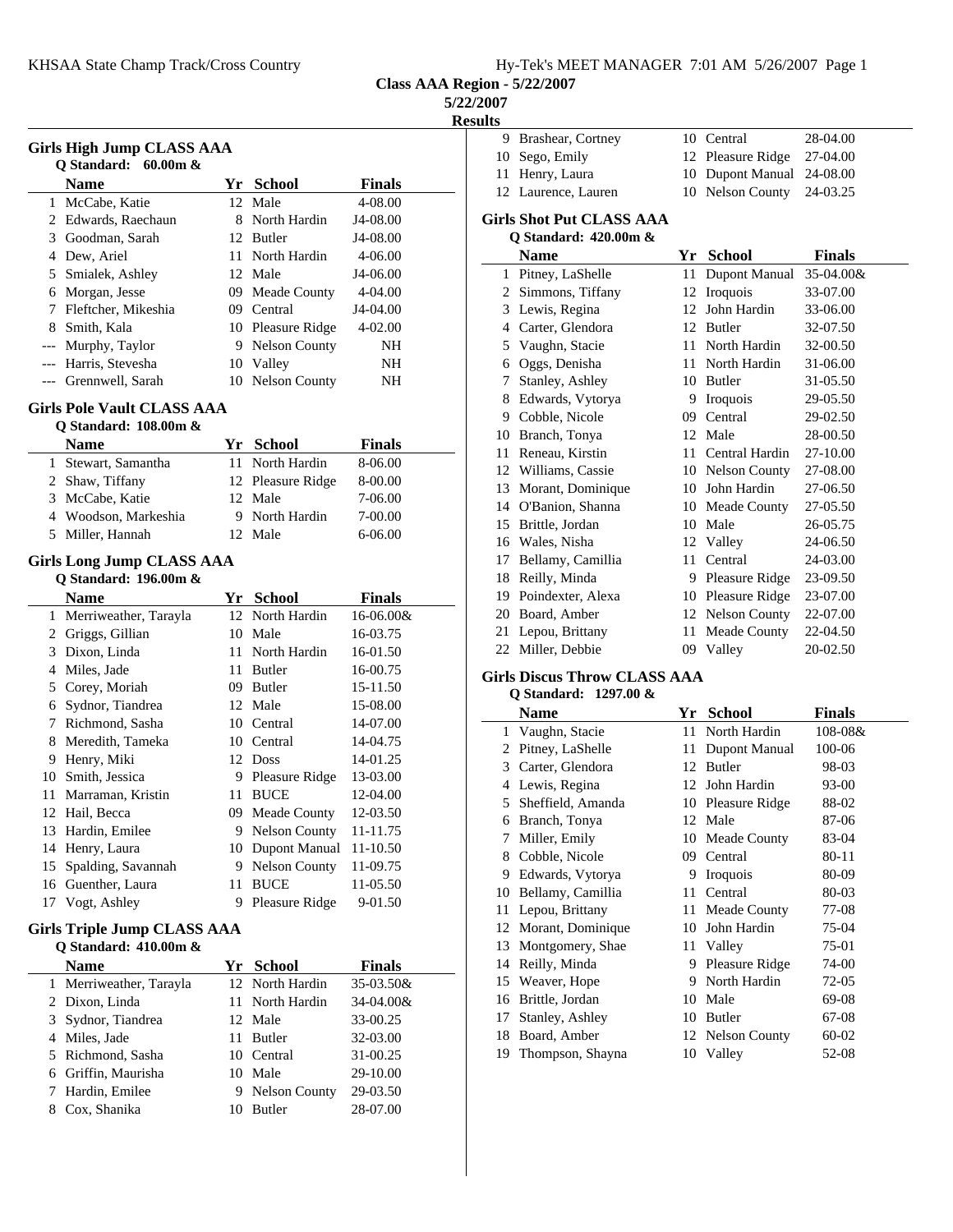|  |  |  |  | Hy-Tek's MEET MANAGER 7:01 AM 5/26/2007 Page 2 |  |  |  |
|--|--|--|--|------------------------------------------------|--|--|--|
|--|--|--|--|------------------------------------------------|--|--|--|

**Class AAA Region - 5/22/2007**

**5/22/2007**

**Results**

| Boys High Jump CLASS AAA<br>O Standard: $72.00m$ & |                    |    |                 |               |  |  |  |  |
|----------------------------------------------------|--------------------|----|-----------------|---------------|--|--|--|--|
|                                                    | <b>Name</b>        | Yr | <b>School</b>   | <b>Finals</b> |  |  |  |  |
| 1                                                  | O'Neil, Brian      |    | 12 St. Xavier   | $6 - 02.00 &$ |  |  |  |  |
| 2                                                  | Diudonne, Danny    | 10 | St. Xavier      | $6 - 00.00 &$ |  |  |  |  |
| 2                                                  | Offutt, Joe        | 12 | Iroquois        | $6 - 00.00 &$ |  |  |  |  |
| 3                                                  | McKinney, Andre    |    | 12 North Hardin | J6-00.00&     |  |  |  |  |
| 5                                                  | Keesy, Gus         | 11 | Nelson County   | $5 - 10.00$   |  |  |  |  |
| 6                                                  | Wells, Andre       | 11 | Dupont Manual   | 5-08.00       |  |  |  |  |
| 7                                                  | Brazley, Nik       | 12 | Male            | 5-06.00       |  |  |  |  |
| 8                                                  | Bowman, Anthony    | 11 | Pleasure Ridge  | J5-06.00      |  |  |  |  |
| 9                                                  | Hardy, Odell       | 11 | John Hardin     | 5-04.00       |  |  |  |  |
| 10                                                 | Jennings, RJ       | 11 | John Hardin     | $J5-04.00$    |  |  |  |  |
| 11                                                 | Johnson, Tony      | 11 | Pleasure Ridge  | 5-02.00       |  |  |  |  |
| 12                                                 | Hardin, Brandon    | 11 | Nelson County   | 5-00.00       |  |  |  |  |
| 13                                                 | Patterson, Michael | 8  | Male            | $J5-00.00$    |  |  |  |  |
| ---                                                | Byers, Tony        |    | 12 North Hardin | NΗ            |  |  |  |  |
| $---$                                              | Nisley, Derrick    | 11 | Central Hardin  | NΗ            |  |  |  |  |

# **Boys Pole Vault CLASS AAA**

| <b>Name</b>      | Yr School       | <b>Finals</b> |
|------------------|-----------------|---------------|
| 1 Arnold, Jacob  | 12 St. Xavier   | 13-00.00&     |
| 2 Tomes, Jeremy  | 12 Male         | 12-06.00&     |
| 3 McFee, Eric    | 11 North Hardin | 12-00.00      |
| 4 Banta, Jon     | 12 St. Xavier   | 11-06.00      |
| 5 Yates, Shane   | 11 North Hardin | $9 - 06.00$   |
| 6 Lemon, Aurther | Male            | $9 - 00.00$   |

## **Boys Long Jump CLASS AAA**

## **Q Standard: 252.00m &**

| Name             | Yr | <b>School</b>        | <b>Finals</b>   |
|------------------|----|----------------------|-----------------|
| Beaumont, Doug   | 12 | Male                 | 21-09.50&       |
| Webb, Jeremy     | 11 | Male                 | 20-11.75        |
| Huguley, Tim     | 12 | Central              | 20-08.00        |
| McCloud, JaMark  | 11 | John Hardin          | 20-07.75        |
| Simmons, Will    | 11 | St. Xavier           | 20-03.50        |
| Payne, William   | 11 | Dupont Manual        | 20-02.00        |
| Wilkerson, Brad  | 10 | St. Xavier           | 19-07.00        |
| Gosa, Maurice    | 11 | North Hardin         | 19-03.75        |
| Coryell, Michael | 12 | <b>BUCE</b>          | 19-01.25        |
| Mok, Charlie     | 12 | Iroquois             | 18-11.75        |
| Baldon, Keiar    | 11 | Central              | 18-10.00        |
| Wells, Andre     | 11 | Dupont Manual        | 18-06.50        |
| Byers, Tony      | 12 | North Hardin         | J18-06.50       |
| Mathews, Daryl   | 10 | Central Hardin       | 18-01.25        |
| Williams, Sage   | 11 | <b>BUCE</b>          | 17-10.50        |
| White, Terrell   | 11 | John Hardin          | 17-01.50        |
| Martinez, Angel  | 10 | <b>Nelson County</b> | 16-11.50        |
| Johnson, Tony    | 11 | Pleasure Ridge       | 15-10.25        |
| Howard, Sean     | 11 | <b>Butler</b>        | 15-09.50        |
| Nowland, Kevin   | 10 | Meade County         | 15-06.00        |
| Mason, Ricky     | 11 | Butler               | 15-03.00        |
| Allen, Namon     |    |                      | 13-10.50        |
| Kays, Josh       | 9  | <b>Nelson County</b> | 12-09.75        |
|                  |    |                      | 12 Meade County |

| <b>Boys Triple Jump CLASS AAA</b><br>Q Standard: 518.00m & |                     |     |                               |              |  |  |  |
|------------------------------------------------------------|---------------------|-----|-------------------------------|--------------|--|--|--|
|                                                            | Name                | Yr  | School                        | Finals       |  |  |  |
| 1                                                          | Harris, Breion      | 11  | North Hardin                  | 44-02.00&    |  |  |  |
| 2                                                          | Beaumont, Doug      | 12. | Male                          | 43-01.50     |  |  |  |
| 3                                                          | Gosa, Maurice       | 11  | North Hardin                  | 43-01.25     |  |  |  |
| 4                                                          | Payne, William      | 11  | Dupont Manual                 | 43-01.00     |  |  |  |
| 5                                                          | Wells, Andre        | 11  | Dupont Manual                 | $42 - 00.00$ |  |  |  |
| 6                                                          | Mok, Charlie        | 12  | <i><u><b>Iroquois</b></u></i> | 41-06.00     |  |  |  |
| 7                                                          | McClendon, Matt     | 11  | St. Xavier                    | 41-00.50     |  |  |  |
| 8                                                          | Bowman, Anthony     | 11  | Pleasure Ridge                | 39-07.00     |  |  |  |
| 9                                                          | Omenyinma, Chism    | 9   | Male                          | 39-03.50     |  |  |  |
| 10                                                         | Churchill, Troy     |     | 10 Pleasure Ridge             | 37-08.50     |  |  |  |
| 11                                                         | Salem, George       | 11. | St. Xavier                    | 36-06.00     |  |  |  |
| 12                                                         | Keesy, Gus          | 11  | <b>Nelson County</b>          | 33-05.50     |  |  |  |
| 13                                                         | Allen, Namon        |     | 12 Meade County               | 32-08.50     |  |  |  |
|                                                            | 14 Nowland, Kevin   | 10  | Meade County                  | 32-08.00     |  |  |  |
|                                                            | 15 Wheatley, Joseph | 11  | <b>Nelson County</b>          | 29-01.00     |  |  |  |
|                                                            | Ryan, Michael       | 10  | <b>BUCE</b>                   | FOUL         |  |  |  |

## **Boys Shot Put CLASS AAA**

## **Q Standard: 580.00m &**

|    | Name               | Yr | <b>School</b>    | <b>Finals</b> |
|----|--------------------|----|------------------|---------------|
| 1  | Newman, Brandon    | 11 | Pleasure Ridge   | 46-04.00      |
| 2  | McAlpin, Marcus    | 12 | Male             | 45-11.00      |
| 3  | Patton, Grant      | 10 | St. Xavier       | 44-04.00      |
| 4  | Anderson, Edward   |    | 12 Iroquois      | 41-06.75      |
| 5  | Wadlington, Terryl | 11 | Central          | 41-04.00      |
| 6  | Popham, Matt       | 11 | Meade County     | 41-00.00      |
| 7  | King, Danny        |    | 12 North Hardin  | 40-06.00      |
| 8  | Tucker, Cameron    | 11 | North Hardin     | 40-04.00      |
| 9  | Cobble, PC         | 10 | Central          | 40-01.25      |
| 10 | Weber, Adam        |    | 12 Nelson County | 39-08.00      |
| 11 | O'Connell, John    | 12 | John Hardin      | 38-05.00      |
| 12 | Nelson, Drew       | 09 | St. Xavier       | 37-02.25      |
| 13 | Frye, Jarred       |    | 12 Male          | 36-03.00      |
| 14 | Denham, Sean       | 10 | John Hardin      | 32-11.75      |
| 15 | Jury, Chad         |    | 12 Nelson County | 31-08.00      |
| 16 | Shively, James     | 10 | Pleasure Ridge   | 30-08.50      |
| 17 | Ramon, Joseph      | 12 | Meade County     | 27-11.50      |
| 18 | Walker, Steven     | 11 | Butler           | 26-04.00      |

#### **Boys Discus Throw CLASS AAA**

|    | O Standard: 1739.00 & |    |                   |               |
|----|-----------------------|----|-------------------|---------------|
|    | <b>Name</b>           | Yr | School            | <b>Finals</b> |
| 1. | King, Danny           |    | 12 North Hardin   | 136-10        |
|    | 2 Newman, Brandon     |    | 11 Pleasure Ridge | 129-02        |
|    | 3 Anderson, Edward    |    | 12 Iroquois       | 127-08        |
|    | 4 O'Connell, John     |    | 12 John Hardin    | 124-01        |
|    | 5 Wadlington, Terryl  |    | 11 Central        | $122 - 10$    |
|    | 6 Weber, Adam         |    | 12 Nelson County  | 116-09        |
|    | 7 Arnold, Marcus      |    | 10 North Hardin   | 110-10        |
| 8. | Means, Anthony        |    | 11 Central        | 109-02        |
|    | 9 Noltemeyer, David   |    | 09 St. Xavier     | 104-10        |
|    | 10 McAlpin, Marcus    |    | 12 Male           | 101-05        |
|    | Ellis, Sam            |    | 10 Pleasure Ridge | 99-09         |